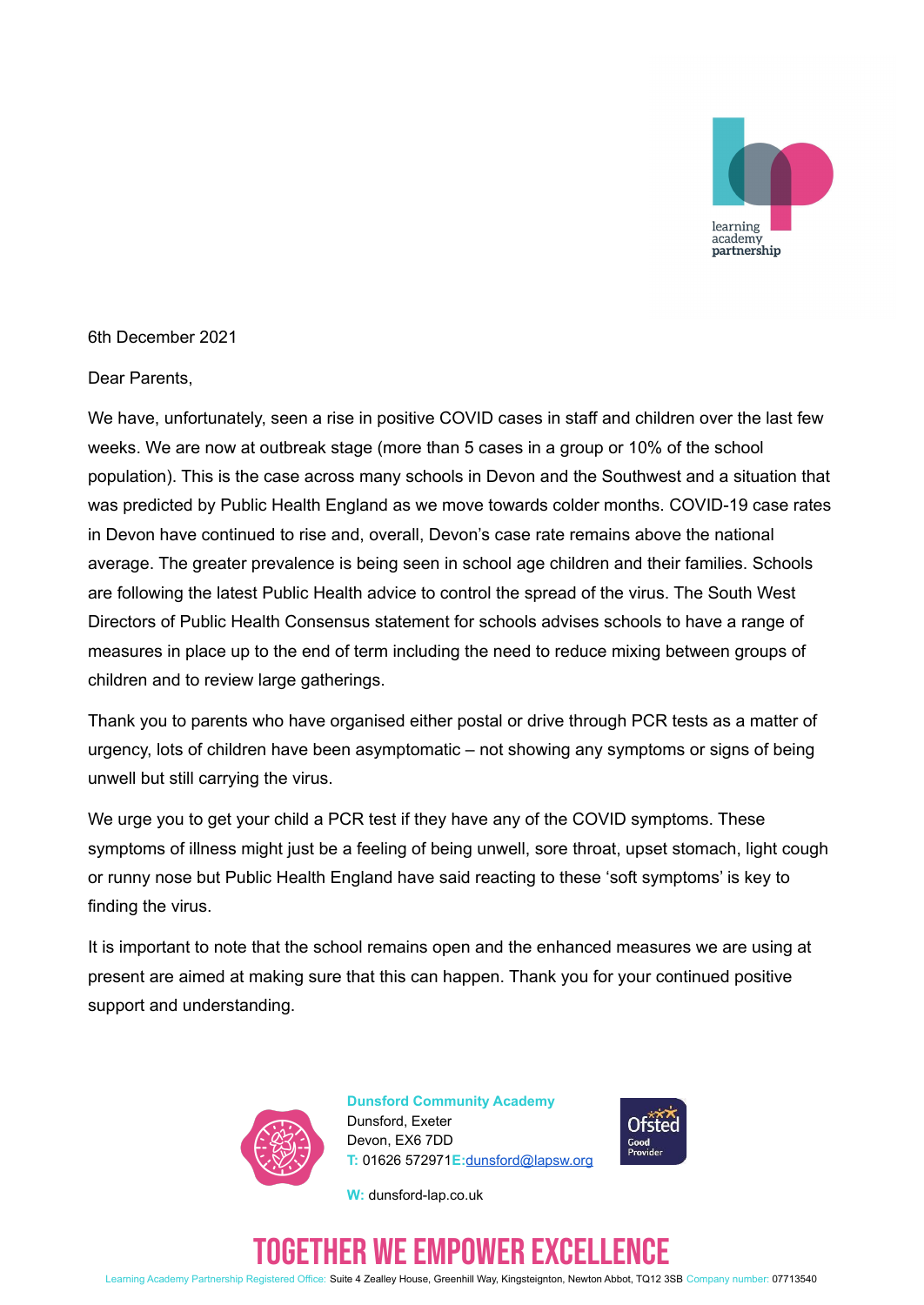

I wrote to you recently about our actions and how we can all help to stop the further spread of COVID and hopefully ensure we are all well for Christmas. We know how important time with our families and friends is especially after the difficult 2 years we have all faced.

#### **Actions to stop the spread**

- 1. Frequent handwashing to continue.
- 2. Catch it, bin it, kill it, reminders to all children.
- 3. All 'high touch points' will be cleaned regularly throughout the day.
- 4. Staff are wearing masks when in communal areas and when meeting any parents face to face.
- 5. Staff are taking regular LFD tests.
- 6. Premier Sport clubs and Multi Skills have been cancelled until the end of term.

#### **How can you help?**

1. We strongly advise that you take your child for a PCR test if they are showing **any** symptoms of Covid 19.

2. Be extra vigilant to any signs of COVID. If your child has; a new cough, a temperature or loss of smell/taste they **MUST** immediately isolate and take a PCR test.

## **Further Advice**

The school setting remains open and your child should continue to attend if they remain well. If you think your child is a close contact, but has not have not been contacted directly by NHS Test and Trace, then they should take a PCR test via **Get a Free PCR test** to check if you have coronavirus (COVID-19) - GOV.UK ([www.gov.uk](http://www.gov.uk) ) or by calling 119.

When ordering a PCR test it is important to check the box (online) or tell 119 'I've been told to get a test by my health protection team' and not 'I've been told to get a test by my school or nursery'. Further guidance can be found at Welcome to GOV.UK (www.gov.uk)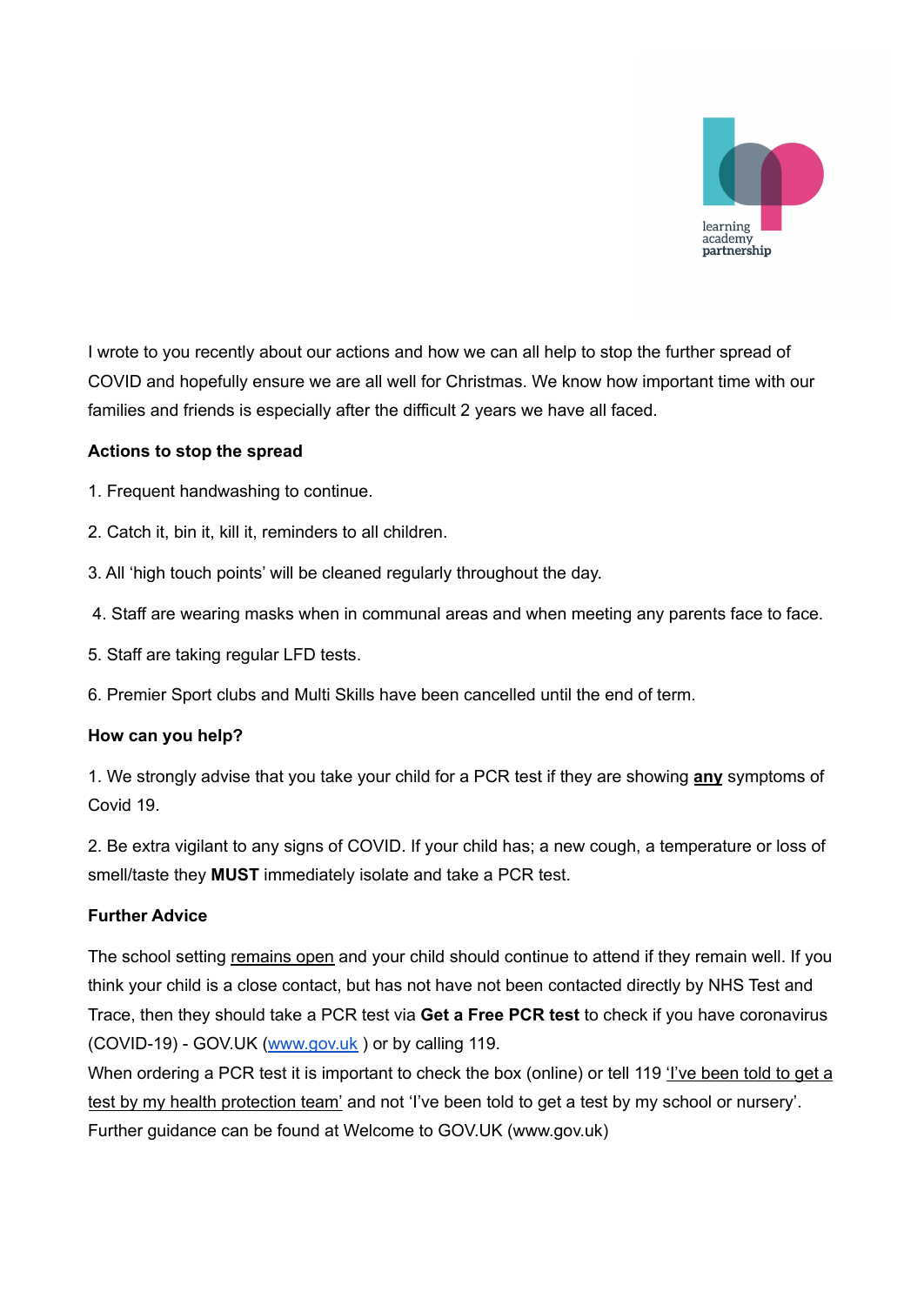

# **What to do if your child develops symptoms of coronavirus (COVID-19) or tests positive for COVID-19**

Symptoms of coronavirus (COVID-19) are:

- $\bullet$  a new, continuous cough,
- or a high temperature,
- or a loss of,
- or change in their normal sense of taste or smell (anosmia).

If your child develops symptoms of coronavirus (COVID-19), they should get a PCR test and remain at home at least until the result is known and they are fever free (without medication) for at least 24 hours.

If negative, the child can end self-isolation and return to school once well.

If positive, the child should isolate until at least 10 days after their symptoms appeared. If the child has a positive test result, but does not have symptoms, they should stay at home and self-isolate for 10 days from the date the positive test was taken. This isolation period will be extended if they go on to develop symptoms by counting 10 full days from the day following their symptom onset. Anyone with symptoms will be eligible for a PCR test (the normally available test type) and this can be arranged via <https://www.gov.uk/get-coronavirus-test> or by calling 119. Please refer to the previous letter that I sent last week for further, detailed information and guidance.

## **Changes to the school calendar**

Due to the outbreak situation at Dunsford, it is with a heavy heart that we have taken the difficult decision that Christmas events will happen without any visitors. I know this will be disappointing as